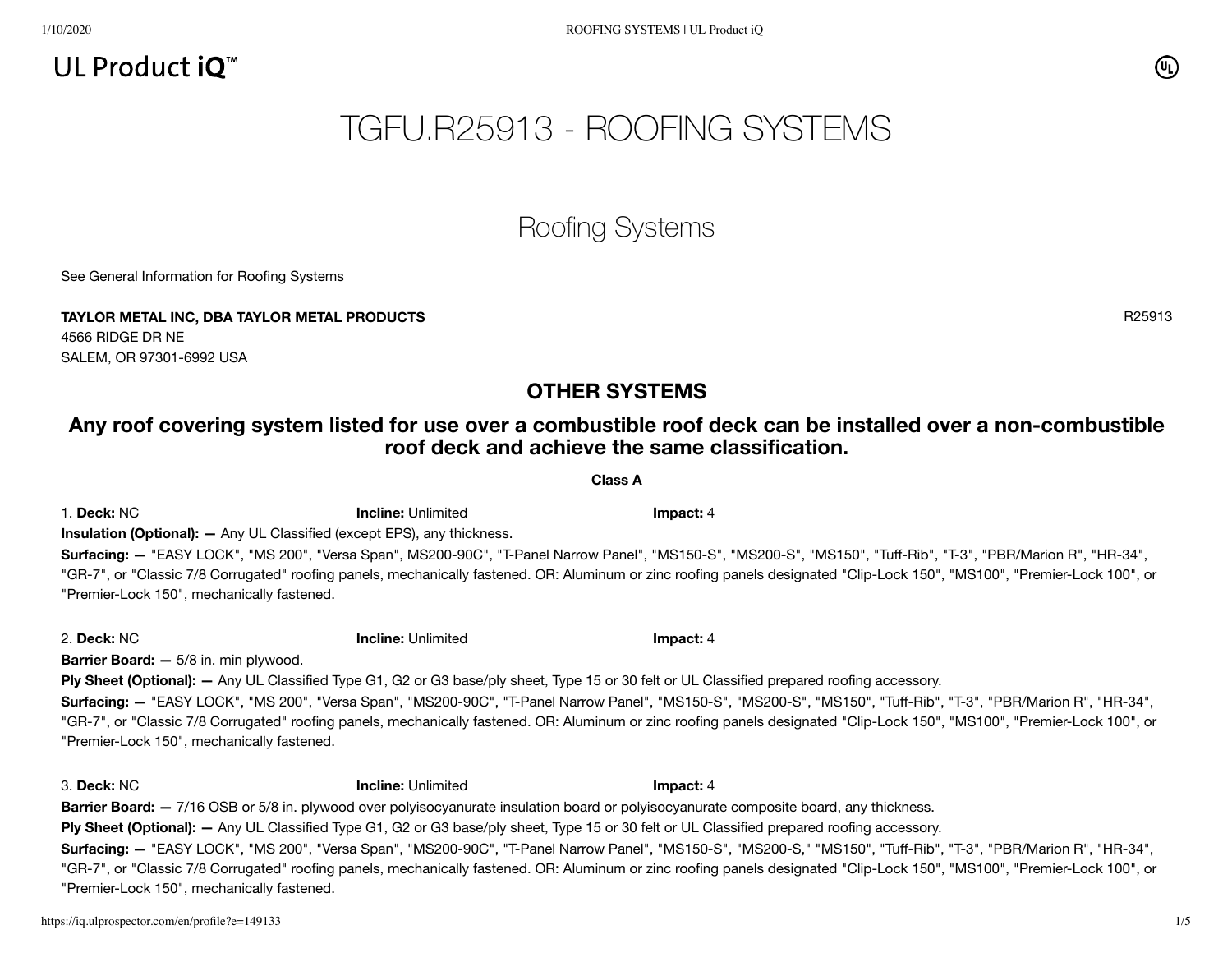1/10/2020 ROOFING SYSTEMS | UL Product iQ

## 4. **Deck:** C-15/32 or spaced sheathing **Incline:** Unlimited **Impact:** 4

**Barrier Board: —** Georgia Pacific 1/4 in. min "DensDeck" board or 1/4 in. min United States Gypsum Co SECUROCK® Glass-Mat Roof Board (Type SGMRX), National Gypsum "DEXcell Glass Mat Roof Board" or "DEXcell FV Glass Mat Roof Board", CertainTeed Gypsum "GlasRoc"or 1/2 in. min UL classified gypsum board with all joints staggered a min of 6 in. from the plywood joints.

**Ply Sheet (Optional): —** Any UL Classified Type G1, G2 or G3 base/ply sheet, Type 15 or 30 felt or UL Classified prepared roofing accessory.

**Surfacing: —** "EASY LOCK", "MS 200", "Versa Span", "MS200-90C", "T-Panel Narrow Panel", "MS150-S", "MS200-S," "MS150", "Tuff-Rib", "T-3", "PBR/Marion R", "HR-34", "GR-7, or "Classic 7/8 Corrugated" roofing panels, mechanically fastened. OR: Aluminum or zinc roofing panels designated "Clip-Lock 150", "MS100", "Premier-Lock 100", or "Premier-Lock 150", mechanically fastened.

5. **Deck:** NC **Incline:** Unlimited **Impact:** 4

**Insulation: —** Polyisocyanurate, glass fiber, perlite or wood fiber, any thickness.

**Ply Sheet (Optional): —** Any UL Classified Type G1, G2 or G3 base/ply sheet, Type 15 or 30 felt or UL Classified prepared roofing accessory.

**Surfacing: —** "EASY LOCK", "MS 200", "Versa Span", "MS200-90C", "T-Panel Narrow Panel", "MS150-S", "MS200-S," "MS150", "Tuff-Rib", "T-3", "PBR/Marion R", "HR-34" , "GR-7", or "Classic 7/8 Corrugated" roofing panels, mechanically fastened. OR: Aluminum or zinc roofing panels designated "Clip-Lock 150", "MS100", "Premier-Lock 100", or "Premier-Lock 150", mechanically fastened.

6. **Deck:** NC **Incline:** Unlimited **Impact:** 4 **Barrier Board: —** Georgia Pacific 1/4 in. min "DensDeck" board or 1/4 in. min United States Gypsum Co SECUROCK® Glass-Mat Roof Board (Type SGMRX), National Gypsum "DEXcell Glass Mat Roof Board" or "DEXcell FV Glass Mat Roof Board", CertainTeed Gypsum "GlasRoc"or 1/2 in min UL Classified gypsum board.

**Ply Sheet (Optional): —** Any UL Classified Type G1, G2 or G3 base/ply sheet, Type 15 or 30 felt or UL Classified prepared roofing accessory.

**Surfacing: —** "EASY LOCK", "MS 200", "Versa Span", "MS200-90C", "T-Panel Narrow Panel", "MS150-S", "MS200-S," "MS150", "Tuff-Rib, "T-3", "PBR/Marion R", "HR-34", "GR-7", or "Classic 7/8 Corrugated" roofing panels, mechanically fastened. OR: Aluminum or zinc roofing panels designated "Clip-Lock 150", "MS100", "Premier-Lock 100", or "Premier-Lock 150", mechanically fastened.

7. **Deck:** C-15/32 or spaced sheathing **Incline:** Unlimited **Impact:** 4 **Underlayment: —** One layer GAF "VersaShield® Solo™ Fire-Resistant Slip Sheet", mechanically fastened, or Firestone Building Products Co. LLC "CLAD-GARD SA-FR" selfadhered underlayment.

**Ply Sheet (Optional): —** Any UL Classified Type G1, G2 or G3 base/ply sheet, Type 15 or 30 felt or UL Classified prepared roofing accessory.

**Surfacing: —** "EASY LOCK", "MS 200", "Versa Span", "MS200-90C", "T-Panel Narrow Panel", "MS150-S", "MS200-S", "MS150", "Tuff-Rib, "T-3", "PBR/Marion R", "HR-34", "GR-7", or "Classic 7/8 Corrugated" roofing panels, mechanically fastened. OR: Aluminum or zinc roofing panels designated "Clip-Lock 150", "MS100", "Premier-Lock 100", or "Premier-Lock 150", mechanically fastened.

8. **Deck:** C-15/32 or spaced sheathing **Incline:** Unlimited **Impact:** 4 **Underlayment: —** One layer GAF "VersaShield® Solo™ Fire-Resistant Slip Sheet"", mechanically fastened, or Firestone Building Products Co. LLC "CLAD-GARD SA-FR" selfadhered underlayment.

**Surfacing: —** "EASY LOCK", "MS 200", "Versa Span", "MS200-90C", "T-Panel Narrow Panel", "MS150-S", "MS200-S", "MS150", "Tuff-Rib", "T-3", "PBR/Marion R", "HR-34", "GR-7", or "Classic 7/8 Corrugated" roofing panels, mechanically fastened. OR: Aluminum or zinc roofing panels designated "Clip-Lock 150", "MS100", "Premier-Lock 100", or "Premier-Lock 150", mechanically fastened.

9. **Deck:** NC **Incline:** Unlimited **Insulation (Optional): —** Any UL Classified (except EPS), any thickness.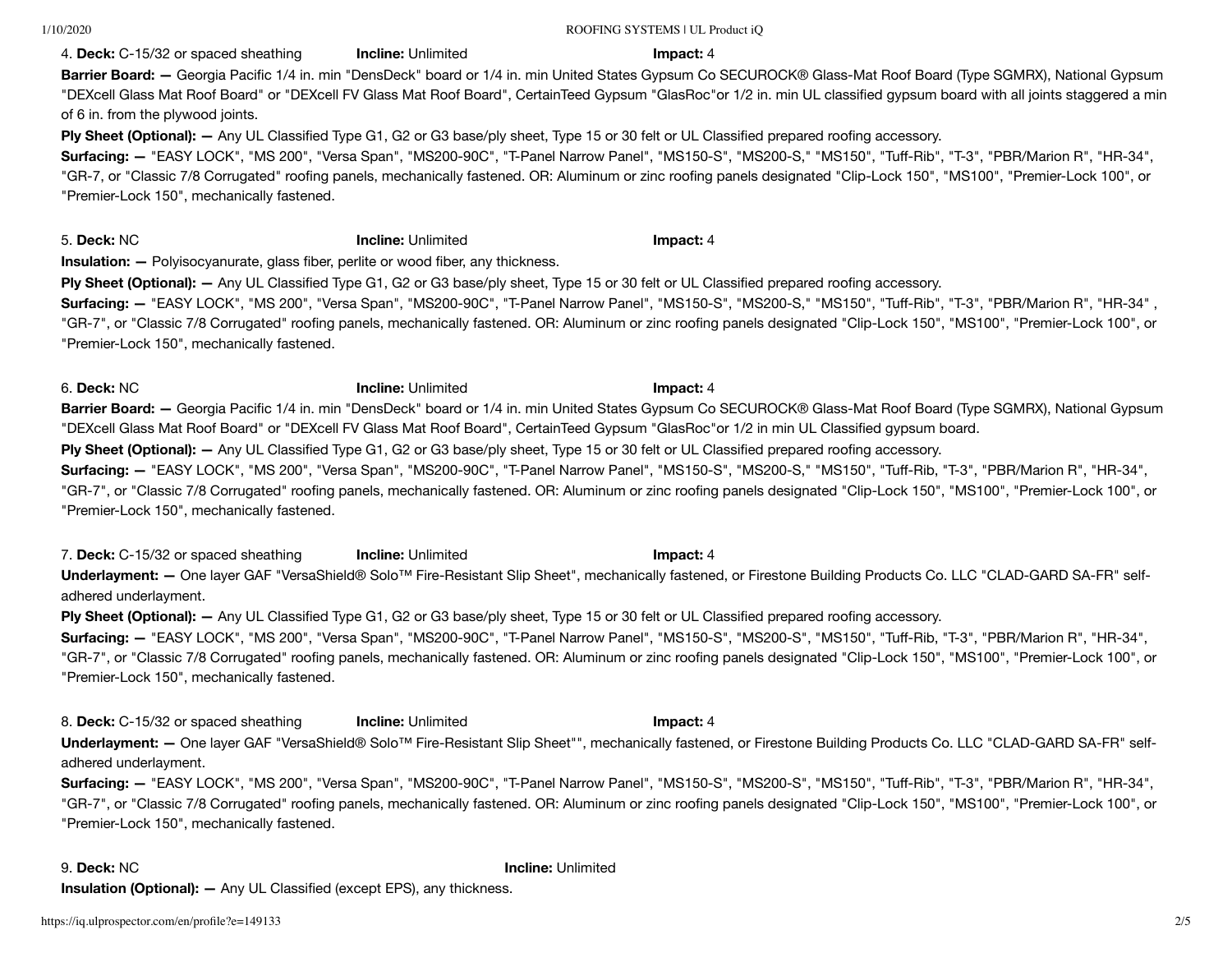### 1/10/2020 ROOFING SYSTEMS | UL Product iQ

**Surfacing: —** "EASY LOCK", "MS 200", "Versa Span", "MS200-90C", "T-Panel Narrow Panel", "MS150-S", "MS200-S", "MS150", "Tuff-Rib", "T-3", "PBR/Marion R", "HR-34", "GR-7", or "Classic 7/8 Corrugated" roofing panels, mechanically fastened. OR: Aluminum or zinc roofing panels designated "Clip-Lock 150", "MS100", "Premier-Lock 100", or "Premier-Lock 150", mechanically fastened.

10. **Deck:** NC **Incline:** Unlimited

**Barrier Board: —** 5/8 in. min plywood.

**Ply Sheet (Optional): —** Any UL Classified Type G1, G2 or G3 base/ply sheet, Type 15 or 30 felt or UL Classified prepared roofing accessory.

**Surfacing: —** "EASY LOCK", "MS 200", "Versa Span", "MS200-90C", "T-Panel Narrow Panel", "MS150-S", "MS200-S", "MS150", "Tuff-Rib", "T-3", "PBR/Marion R", "HR-34", "GR-7", or "Classic 7/8 Corrugated" roofing panels, mechanically fastened. OR: Aluminum or zinc roofing panels designated "Clip-Lock 150", "MS100", "Premier-Lock 100", or "Premier-Lock 150", mechanically fastened.

## 11. **Deck:** NC **Incline:** Unlimited

**Barrier Board: —** 7/16 OSB or 5/8 in. plywood over polyisocyanurate insulation board or polyisocyanurate composite board, any thickness.

**Ply Sheet (Optional): —** Any UL Classified Type G1, G2 or G3 base/ply sheet, Type 15 or 30 felt or UL Classified prepared roofing accessory.

**Surfacing: —** "EASY LOCK", "MS 200", "Versa Span", "MS200-90C", "T-Panel Narrow Panel", "MS150-S", "MS200-S", "MS150", "Tuff-Rib", "T-3", "PBR/Marion R", "HR-34", "GR-7", or "Classic 7/8 Corrugated" roofing panels, mechanically fastened. OR: Aluminum or zinc roofing panels designated "Clip-Lock 150", "MS100", "Premier-Lock 100", or "Premier-Lock 150", mechanically fastened.

12. **Deck:** C-15/32 or spaced sheathing **Incline:** Unlimited

**Barrier Board: —** Georgia Pacific 1/4 in. min "DensDeck" board or 1/4 in. min United States Gypsum Co SECUROCK® Glass-Mat Roof Board (Type SGMRX), National Gypsum "DEXcell Glass Mat Roof Board" or "DEXcell FV Glass Mat Roof Board", CertainTeed Gypsum "GlasRoc"or 1/2 in. min UL classified gypsum board with all joints staggered a min of 6 in. from the plywood joints.

**Ply Sheet (Optional): —** Any UL Classified Type G1, G2 or G3 base/ply sheet, Type 15 or 30 felt or UL Classified prepared roofing accessory.

**Surfacing: —** "EASY LOCK", "MS 200", "Versa Span", "MS200-90C", "T-Panel Narrow Panel", "MS150-S", "MS200-S," "MS150", "Tuff-Rib", "T-3", "PBR/Marion R", "HR-34", "GR-7", or "Classic 7/8 Corrugated" roofing panels, mechanically fastened. OR: Aluminum or zinc roofing panels designated "Clip-Lock 150", "MS100", "Premier-Lock 100", or "Premier-Lock 150", mechanically fastened.

## 13. **Deck:** NC **Incline:** Unlimited

**Insulation:**  $-$  Polyisocyanurate, glass fiber, perlite or wood fiber, any thickness.

**Ply Sheet (Optional): —** Any UL Classified Type G1, G2 or G3 base/ply sheet, Type 15 or 30 felt or UL Classified prepared roofing accessory.

**Surfacing: —** "EASY LOCK", "MS 200", "Versa Span", "MS200-90C", "T-Panel Narrow Panel", "MS150-S", "MS200-S", MS150", "Tuff-Rib", "T-3", "PBR/Marion R", "HR-34", "GR-7", or "Classic 7/8 Corrugated" roofing panels, mechanically fastened. OR: Aluminum or zinc roofing panels designated "Clip-Lock 150", "MS100", "Premier-Lock 100", or "Premier-Lock 150", mechanically fastened.

## 14. **Deck:** NC **Incline:** Unlimited

**Barrier Board: —** Georgia Pacific 1/4 in. min "DensDeck" board or 1/4 in. min United States Gypsum Co SECUROCK® Glass-Mat Roof Board (Type SGMRX), National Gypsum "DEXcell Glass Mat Roof Board" or "DEXcell FV Glass Mat Roof Board", CertainTeed Gypsum "GlasRoc"or 1/2 in min UL Classified gypsum board.

**Ply Sheet (Optional): —** Any UL Classified Type G1, G2 or G3 base/ply sheet, Type 15 or 30 felt or UL Classified prepared roofing accessory.

**Surfacing: —** "EASY LOCK", "MS 200", "Versa Span", "MS200-90C", "T-Panel Narrow Panel", "MS150-S", "MS200-S", "MS150", "Tuff-Rib", "T-3", "PBR/Marion R", "HR-34", "GR-7", or "Classic 7/8 Corrugated" roofing panels, mechanically fastened. OR: Aluminum or zinc roofing panels designated "Clip-Lock 150", "MS100", "Premier-Lock 100", or "Premier-Lock 150", mechanically fastened.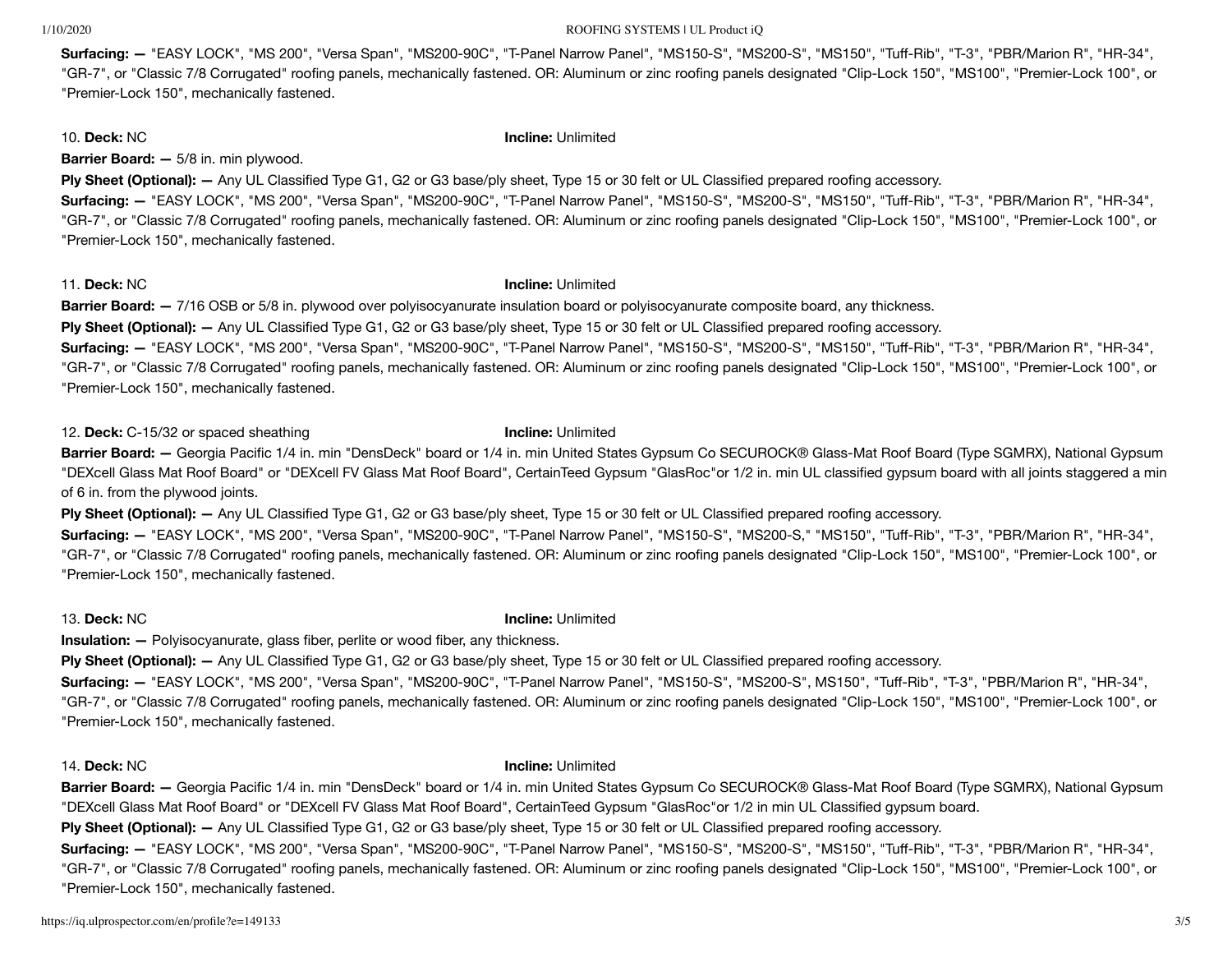15. **Deck:** C-15/32 or spaced sheathing **Incline:** Unlimited

### 1/10/2020 ROOFING SYSTEMS | UL Product iQ

**Underlayment: —** One layer GAF "VersaShield® Solo™ Fire-Resistant Slip Sheet", mechanically fastened, or Firestone Building Products Co. LLC "CLAD-GARD SA-FR" selfadhered underlayment.

**Ply Sheet (Optional): —** Any UL Classified Type G1, G2 or G3 base/ply sheet, Type 15 or 30 felt or UL Classified prepared roofing accessory.

**Surfacing: —** "EASY LOCK", "MS 200", "Versa Span", "MS200-90C", "T-Panel Narrow Panel", "MS150-S", "MS200-S", "MS150", "Tuff-Rib", "T-3", "PBR/Marion R", "HR-34", "GR-7", or "Classic 7/8 Corrugated" roofing panels, mechanically fastened. OR: Aluminum or zinc roofing panels designated "Clip-Lock 150", "MS100", "Premier-Lock 100", or "Premier-Lock 150", mechanically fastened.

16. **Deck:** C-15/32 or spaced sheathing **Incline:** Unlimited

**Underlayment: —** One layer GAF "VersaShield® Solo™ Fire-Resistant Slip Sheet", mechanically fastened, or Firestone Building Products Co. LLC "CLAD-GARD SA-FR" selfadhered underlayment.

**Surfacing: —** "EASY LOCK", "MS 200", "Versa Span", "MS200-90C", "T-Panel Narrow Panel", "MS150-S", "MS200-S", "MS150"", "Tuff-Rib, "T-3", "PBR/Marion R", "HR-34", "GR-7", or "Classic 7/8 Corrugated" roofing panels, mechanically fastened. OR: Aluminum or zinc roofing panels designated "Clip-Lock 150", "MS100", "Premier-Lock 100", or "Premier-Lock 150", mechanically fastened.

## **MAINTENANCE AND REPAIR**

## **Class A**

1. **Deck:** C-15/32 **Incline:** Unlimited **Impact:** 4

**Existing Roof System: —** Any Class A UL Listed shingle.

**Slip Sheet: —** GAF "VersaShield® Solo™ Fire-Resistant Slip Sheet", mechanically fastened, or Firestone Building Products Co. LLC "CLAD-GARD SA-FR" self-adhered underlayment.

**Surfacing: —** "EASY LOCK", "MS 200", "Versa Span", "MS200-90C", "T-Panel Narrow Panel", "MS150-S", "MS200-S", "MS150", "Tuff-Rib", "T-3", "PBR/Marion R", "HR-34", "GR-7", or "Classic 7/8 Corrugated" roofing panels, mechanically fastened. OR: Aluminum or zinc roofing panels designated "Clip-Lock 150", "MS100", "Premier-Lock 100", or "Premier-Lock 150", mechanically fastened.

2. **Deck:** C-15/32 **Incline:** Unlimited

**Existing Roof System: —** Any Class A UL Listed shingle.

**Slip Sheet: —** One layer GAF "VersaShield® Solo™ Fire-Resistant Slip Sheet", mechanically fastened, or Firestone Building Products Co. LLC "CLAD-GARD SA-FR" selfadhered underlayment.

**Surfacing: —** "EASY LOCK", "MS 200", "Versa Span", MS200-90C", "T-Panel Narrow Panel", "MS150-S", "MS200-S", "MS150", "Tuff-Rib", "T-3", "PBR/Marion R", "HR-34", "GR-7", or "Classic 7/8 Corrugated" roofing panels, mechanically fastened. OR: Aluminum or zinc roofing panels designated "Clip-Lock 150", "MS100", "Premier-Lock 100", or "Premier-Lock 150", mechanically fastened.

Last [Updated](javascript:openit() on 2019-12-16

The appearance of a company's name or product in this database does not in itself assure that products so identified have been manufactured under UL's Follow-Up Service. Only those products bearing the UL Mark should be considered to be Certified and covered under UL's Follow-Up Service. Always look for the Mark on the product.